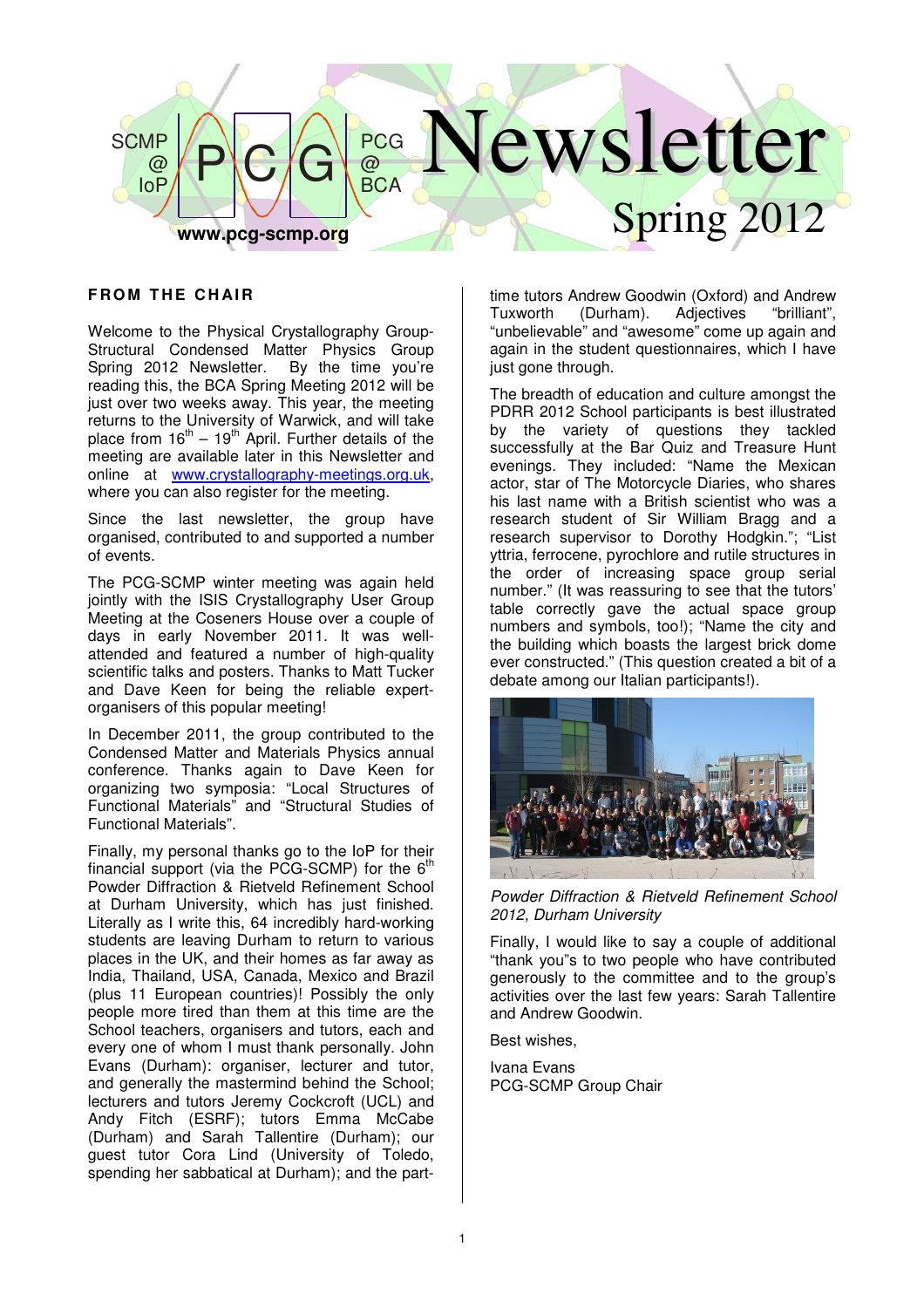## **AN N O U N C E M E N T S**

#### **Vacancies on the PCG-SCMP Committee**

## **Call for Nominations**

There are two vacancies arising on the PCG-SCMP Committee, one for Treasurer and one for an ordinary member. Nominations for these positions are invited and should be sent to the current Honorary Secretary/Treasurer, Kirsten Christensen

(kirsten.christensen@chem.ox.ac.uk).

Nominations should include the name of the proposer, the name of the seconder and the nomination acceptance by the nominee. nomination acceptance by the confirming his/her willingness to contribute to the Committee efforts by actively participating in BCA and PCG-SCMP meetings, meeting organisation and our educational activities. Informal enquiries about the Committee members' roles should be directed to the current Chair, Ivana Evans (Ivana.radosavljevic@durham.ac.uk).

Elections for these positions will be held at the Annual General Meeting of the PCG-SCMP, which will be held during the BCA Spring Meeting at Warwick University, 17-19th April 2012.

#### **PCG-SCMP bursaries**

Student bursary applications are welcome from the IoP members affiliated to the PCG-SCMP group. Bursaries are intended to help research students to attend meetings, conferences and training schools relevant to PCG-SCMP areas of interest. Students may apply for up to a total amount of £250 during the course of their PhD.

Applications can be submitted to the IoP throughout the year, but will be considered by the Group Committee on a quarterly basis (and therefore should reach the IoP by 1<sup>st</sup> March, 1<sup>st</sup> June, 1<sup>st</sup> September and 1<sup>st</sup> December).

Successful bursary applicants are expected to produce a short written report on the meeting, which may be published in this Newsletter (see section Recent Events in this issue), in Crystallography News or on the PCG-SCMP website (www.pcg-scmp.org).

For further information please contact the PCG-<br>SCMP Honorary Secretary/Treasurer Honorary Secretary/Treasurer (kirsten.christensen@chem.ox.ac.uk) or visit the relevant Institute of Physics web page (http://www.iop.org/about/grants/research\_student /page\_38808.html).

### **FUTURE EVENTS**

#### **Meeting Calendar**

- BCA Spring Meeting, 16-19<sup>th</sup> April 2012, Warwick University
- UK Neutron and Muon Users Meeting 2012, 17<sup>th</sup> April, 2012, RAL
- Electron Crystallography School,  $16^{th}$  20<sup>th</sup> June 2012, Stockholm, Sweden
- European Crystallographic Meeting ECM27,  $6^{th}$  – 11<sup>th</sup> August 2012, Bergen, Norway
- Synchrotron Radiation School,  $24^{\text{th}} 28^{\text{th}}$ September 2012, Diamond Light Source, **Didcot**
- European Powder Diffraction Conference EPDIC13,  $28^{th}$  –  $31^{st}$  October 2012. Grenoble, France

## **BCA Spring Meeting, 16–19th April 2012, University of Warwick**



The BCA Spring Meeting 2012 is themed "Challenges in Crystallography". The meeting begins with the young crystallographers' satellite session on Monday 16<sup>th</sup> April, and the main meeting will follow the successful format of recent vears and runs from 12:15 on Tuesday  $17<sup>th</sup>$  April to 13:30 on Thursday 19th April.

**The PCG Teaching Plenary lecture**, entitled "Symmetry Modes: Nature's Favoured Description of Structural Distortions", will be given by Professor Branton Campbell (Brigham Young University, USA) on **Thursday, 19th April.** PCG parallel sessions and speakers include:

**Multidimensional Materials (Tuesday 17th April)** 

**Mark Weller** (Southampton) Transition Metal Fluorophosphates: New Structural Motifs and Crystallographic Challenges

**Valeria Nicolosi** (Oxford) Atomic Resolution Imaging of Two-dimensional Nanomaterials

**Paul Saines** (Cambridge) Facile Synthesis and Structural Diversity of Nanosheets of Inorganic-Organic Frameworks

**Elena Marelli** (Reading) The Structure of CuNi(CN)4: A Simple Cyanide Containing Cu(II) in a Square-Planar Environment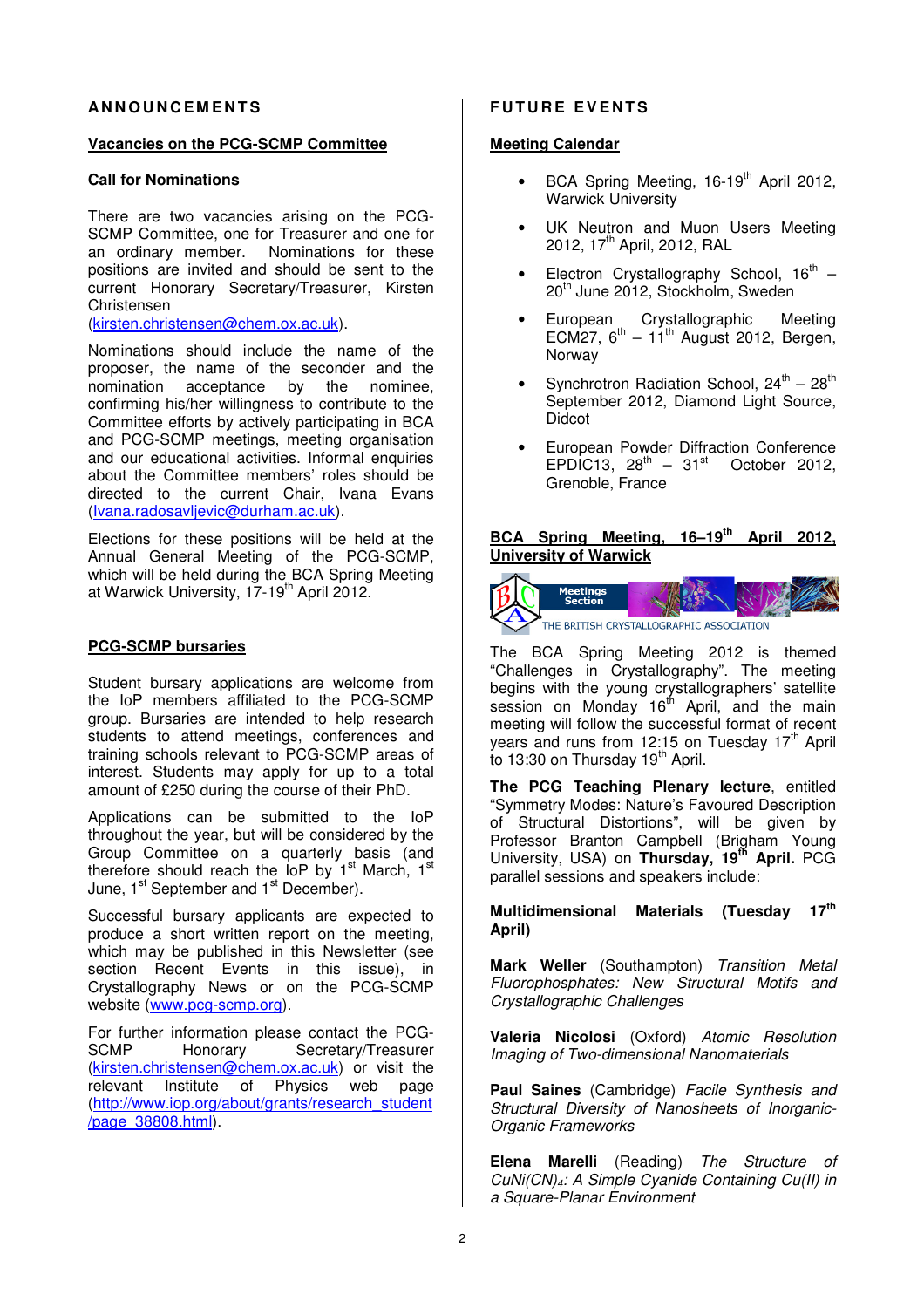## **Piecing Together the Puzzle: Multidimensional Approaches (Tuesday 17th April)**

**Lynne Thomas** (Bath) Beyond the Structure: Investigating Physical Properties in Molecular **Materials** 

**Andrew Goodwin** (Oxford) Frameworks, Flexibility and Frustration

**Mark Eddleston** (Cambridge) A Novel Approach to Crystal Structure Determination Combining Crystal Structure Prediction and Transmission Electron Microscopy.

**Christopher H. Woodall** (Bath) An Investigation in the Luminescent Behaviour of Gold(I) Trimers at Variable Temperature and Pressure.

**H-bonding: From Water to Supermolecules I (Wednesday 18th April)** 

**Benjamin Murray** (Leeds) The Structure of Ice Crystallised from Supercooled Water

**Angelos Michaelides** (UCL) Ice Nucleation at Surfaces

**Dominic Fortes** (UCL) More Ice than Salt – New Observations of  $M^2$ <sup>+</sup>XO<sub>4</sub> Cryohydrates

**H-bonding: From Water to Supermolecules II (Wednesday 18th April)** 

**Doris E. Braun** (UCL) Contrasting Organic Hydrate Structures Generated in Silico to in vitro

**Laszlo Fabian** (UEA) Cocrystal Design: Interactions and Properties

**Miren Ramirez** (Birmingham) Hydrogen Bonding and Conformation in Salts of Diclofenac

**Phase Transitions I: Distortion Mode Analysis (Thursday 19th April)** 

**John S. O. Evans** (Durham) Symmetry Mode Analysis of Functional Materials

**Mark Senn (Edinburgh)** The Verwey Structure of Magnetite: Charge Order and Three-Site **Distortions** 

**Philip Lightfoot (St. Andrews)** New Twists on the Perovskite Theme: The Elusive Phases R and  $S$  of NaNbO<sub>3</sub>

## **Phase Transitions II: Transformations in the Solid State (Thursday 19th April)**

**Kenneth Harris** (Cardiff) Structural and Dynamic Aspects of Phase Transitions in Solid Inclusion **Compounds** 

**Spoorthi Dharmayat (Pfizer)** Solid Form Transformations of Pharmaceutical Compounds

**Mateusz B. Pitak** (Southampton) Patterns in Aliphatic Amino-acid Phase Transitions

Full details about the conference and the final<br>scientific programme are available at: scientific programme are available at: www.crystallography-meetings.org.uk

**N E W S** 

## **Prizes and awards**

## **IoP Physical Crystallography Prize 2012**

## **IOP** | Institute of Physics **Structural Condensed Matter Group**

The winner of the 2012 Physical Crystallography Prize will be announced at the BCA Spring Meeting at Warwick. The Prize Lecture will be delivered on Wednesday 18<sup>th</sup> April.

### **PANalytical Thesis Prize 2012**



The winner of the PANalytical Thesis Prize in Physical Crystallography 2012 will be announced at the conference dinner, at the BCA Spring Meeting at Warwick.

#### **RECENT EVENTS**

#### **PCG-SCMP Winter Meeting, 3rd – 4th**  $\mathbf{A}^{\text{th}}$ **November 2011, The Cosener's House, Abingdon**

The PCG-SCMP Winter meeting was held jointly with the ISIS Crystallography User Group Meeting in the Coseners House, Abingdon on Thursday 3<sup>rd</sup> and Friday 4<sup>th</sup> November 2011. Delegates attended a series of talks around the theme of "Applied Physical Crystallography," as well as hearing about developments within crystallography at ISIS.

A lovely lunch welcomed weary travellers before the presentations began. The lecture series included talks from Robert Freer (Manchester) on multiferroics, Ian Wood (UCL) on perovkites found in the deep earth, and Alexander Korsunsky (Oxford) discussed materials stress probed by synchrotron techniques. All the talks were very well received.

Younger researchers also had the chance to present some of their work. Ines Collings (Oxford) shared her research on metal-organic frameworks, Sarah Tallentire (Durham) discussed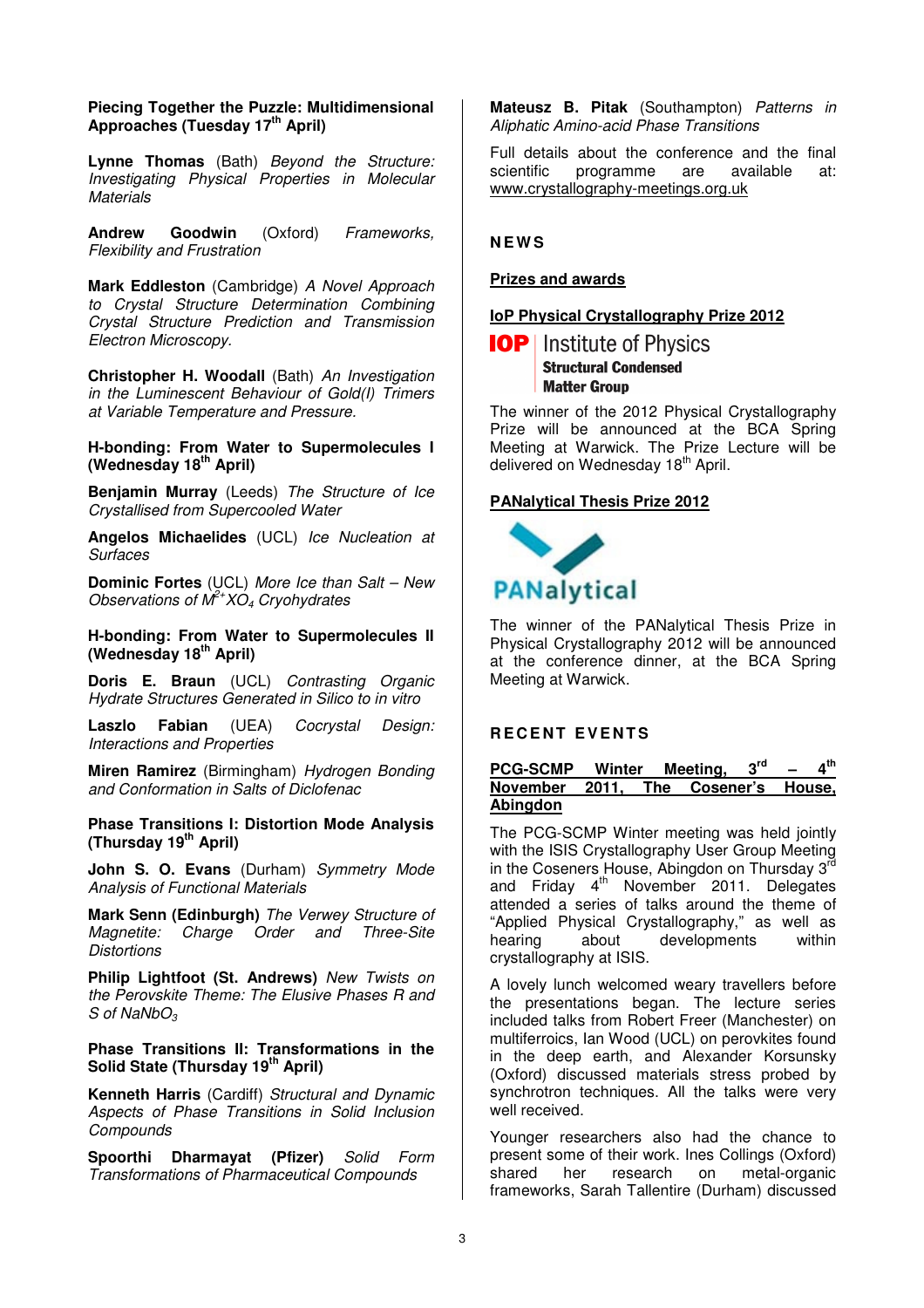negative thermal expansion materials, Joe Paddison (Oxford) gave a talk on calculating magnetic structures from powder diffraction and Lewis Downie discussed structure property relations in some multiferroic materials.

The afternoon concluded with an update on the crystallography facilities at ISIS, and the ISIS Crystallography User Group Meeting.

The evening was spent enjoying a drink at the bar and an excellent dinner during which Matthew Cliffe, a PhD student with Andrew Goodwin (Oxford) was presented with a bottled prize for his poster "INVERT continued: Progress in uniformity based structure refinement".



Matthew Cliffe beside his prize-winning poster

The second morning saw another five research talks before the meeting drew to a close and everyone went their separate ways (though not before another delicious lunch!).

Katharina Fucke (Durham) opened the session with her work on water structure in calix{4}arenes, and the importance of OH...π hydrogen bonds. Next we moved on to solid oxide fuel cell materials, as Stefan Norberg (Chalmers) presented his work on vacancy distributions in δ- $Bi<sub>2</sub>O<sub>3</sub>$  and doped zirconia, investigated using RMC methods. Panagiota Manti (Cardiff) followed with a discussion of the problems with phase identification encountered when studying tinned archaeological bronzes, for example in Spartan helmets. The session restarted after coffee, and Paul Attfield (Edinburgh) intrigued us with ʻThe Mystery of Count Perovski's Anions', a look at anion ordering in perovskite oxynitrides. Jon Goff (Royal Holloway) concluded the meeting with his work on the thermoelectric material sodium cobaltate, and the heat recovery possibilities it presents.

Andrew Tuxworth (Durham) and Callum Young (Oxford)

## **CMMP Meeting, 12th - 15th December 2011, The Cosener's House, Abingdon**

The Condensed Matter and Materials Physics<br>annual conference took place  $12^{th}-15^{th}$ annual conference took  $12^{th} - 15^{th}$ December 2011 at the Lancashire County Cricket Ground at Old Trafford in Manchester. The conference was held at The Point, a brand new conference venue overlooking the famous cricket pitch, with some sessions held in the members' areas of the Old Pavilion. Understandably there was a strong cricket theme to the venue and cricket bats, signed by the current LCCC team were raffled during the meeting. Cricket enthusiasts were seen studying and photographing the test honours board in the pavilion at quiet points throughout the meeting!

The meeting was well attended, with around 360 participants and the symposia were grouped in parallel sessions of six symposia. The PCG/SCMP group organised two symposia, one with the title "Local Structures of Functional Materials" and the other "Structural Studies of<br>Functional Materials". Both were reasonably Both were reasonably. attended with between 20 and 40 attendees throughout. We heard a wide variety of talks from invited experts to young students on topics from thin films to metallic nanoparticles to the dynamics of flexible bulk crystalline frameworks. Our invited speakers were Martin Dove (Queen Mary, London) who gave a talk on local structure with a strong teaching element and Ian Robinson (London Centre for Nanotechnology) who described his exciting recent results on imaging strain in nanocrystals with coherent diffraction. In addition, and amongst other subjects, we heard about the possible stabilisation of a high temperature crystal form of manganese at room temperature within a thin film (from Phil Hasnip, York), how molecular dynamics simulations can help understand the dynamic porosity in nanoporous organic frameworks (from Jelena Jordanovic, Liverpool) and how to grow and characterise InAs nanowires doped with phosphorus (from Ivan Isakov, UCL).

There were also a series of highly appealing plenary lectures throughout the meeting, perhaps highlighted by talks about the behaviour of networks "from the WWW to the cell" by A-L Barabasi (Northeastern, USA), work to replicate biological machinery by A Turberfield (Oxford) and the two prize lectures. The Wolfarth lecturer, C Marrows (Leeds), described artificial spin ice and the Mott lecturer, N Hussey (Bristol), talked about a Catch 22 situation within high-temperature superconductivity. We were very well looked after by Lancashire County Cricket Club, with excellent refreshments throughout and a very enjoyable conference buffet accompanied by a live jazz trio.

David Keen (Rutherford Appleton Laboratory)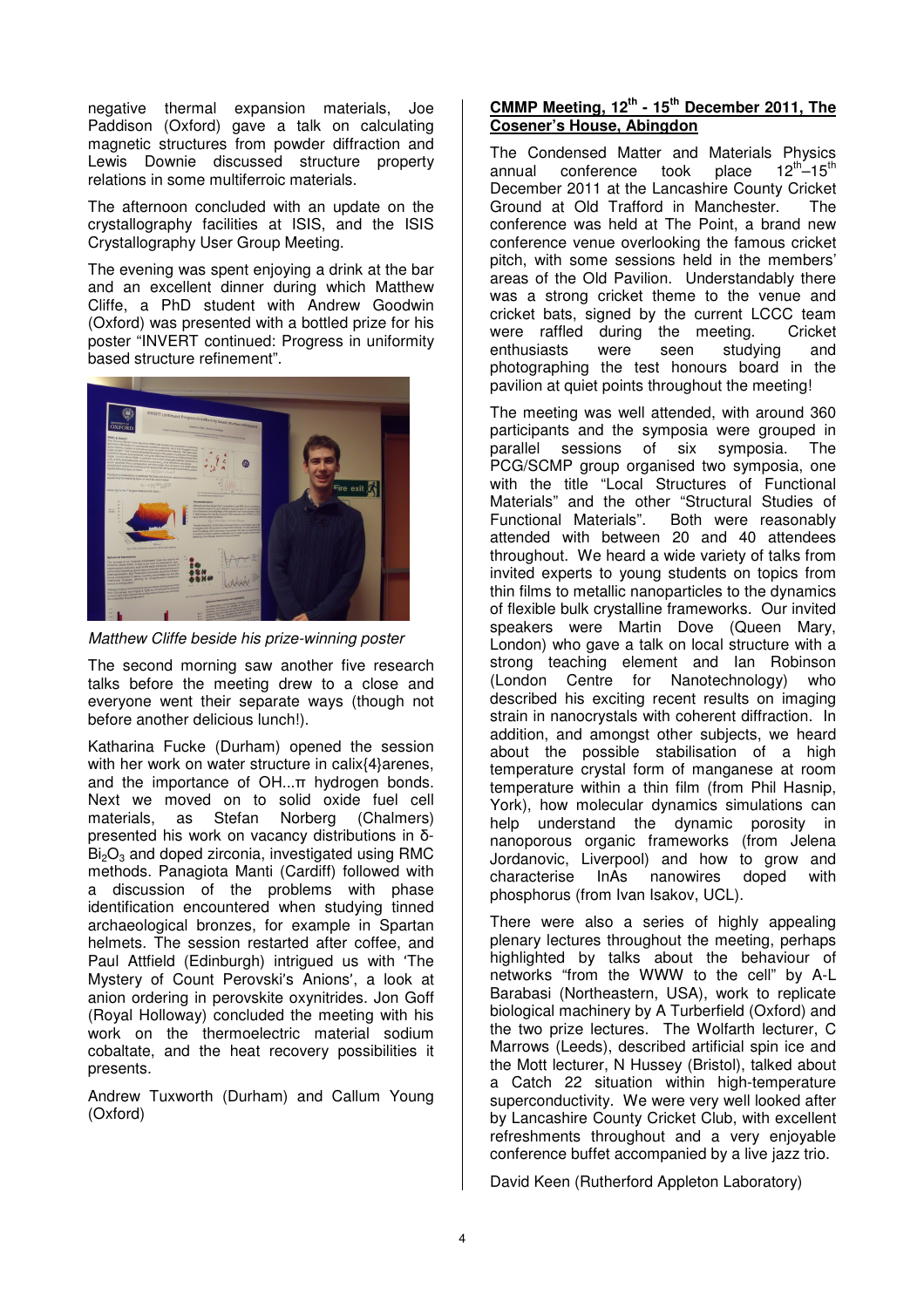## **Powder Diffraction and Rietveld Refinement Course, 25th - 29th March 2012, Chemistry Department, Durham**

The 6<sup>th</sup> Powder Diffraction and Rietveld Refinement School, generously supported by IUCr, PCG-SCMP, CCP14, Bruker UK, Rigaku UK and Durham University, ran from Sunday 25<sup>th</sup> to Thursday 29<sup>th</sup> March. Lectures were given by Prof Andy Fitch (ESRF), Dr Jeremy Cockcroft (UCL), Dr Ivana Evans (Durham) and Prof John Evans (Durham). Tutorial groups were led by the lecturers and Dr Emma McCabe (Durham), Dr Sarah Tallentire (Durham) and Dr Cora Lind (Toledo). Dr Andrew Goodwin (Oxford), Mr Andrew Tuxworth (Durham) also acted as tutors during the morning and afternoon computer practical sessions respectively.

The School was attended by 65 students from 18 UK Universities and disciplines including Chemistry, Physics, Crystallography, Materials, Pharmacy and Engineering, 2 industrial (from Germany and the Netherlands) and 22 international students from Ireland, France, Germany, Belgium, Italy, Spain, Switzerland, Sweden, Denmark, Poland, Slovenia, Thailand, India, Mexico, Brazil, Canada and the USA.

The School combined lectures, small group tutorials and hands-on computer practicals. Lectures were used to introduce the basic concepts of crystallography, powder diffraction and Rietveld refinement. For each hour of lectures there was at least an hour scheduled for small group problems supervised by tutors to help reinforce the concepts. The remaining ~50% of the course was spent with students going through computer practicals at their own pace. Over 50 computer-based problems were available on a range of different topics, with many containing multiple sub-problems.

Based on the student feedback, we believe that the 2012 Durham Powder Diffraction and Rietveld Refinement School was very successful and that it addressed a key training need. The organisers anticipate running the 7th School at Easter 2014.







Students and tutors enjoying the problem sessions at the Powder Diffraction and Rietveld Refinement School, Durham

Sarah Tallentire (Durham)

## **Y O U N G C R Y S T AL L O G R AP H E R S**

## **YC Meeting, 16th April 2012, Warwick University**

The YCG Satellite Meeting  $(16<sup>th</sup>-17<sup>th</sup>$  April) at the BCA Spring meeting has been one of the most subscribed YCG meetings yet, with the highest number of abstract submissions for oral contributions and posters. Presentations will be made mainly by Young Crystallographers, covering all areas of crystallography from proteins and transition metal complexes to modelling and instrumentation. Kenneth Shankland (University of Reading) and Robin Owen (Diamond Light Source) will be giving Plenary lectures and on the 17<sup>th</sup> April Lynne Thomas (University of Bath) will be giving the Parkin Lecture. A session on Science Outreach has also been included in the programme, highlighting the importance of engaging everyone in science.

Samantha Callear